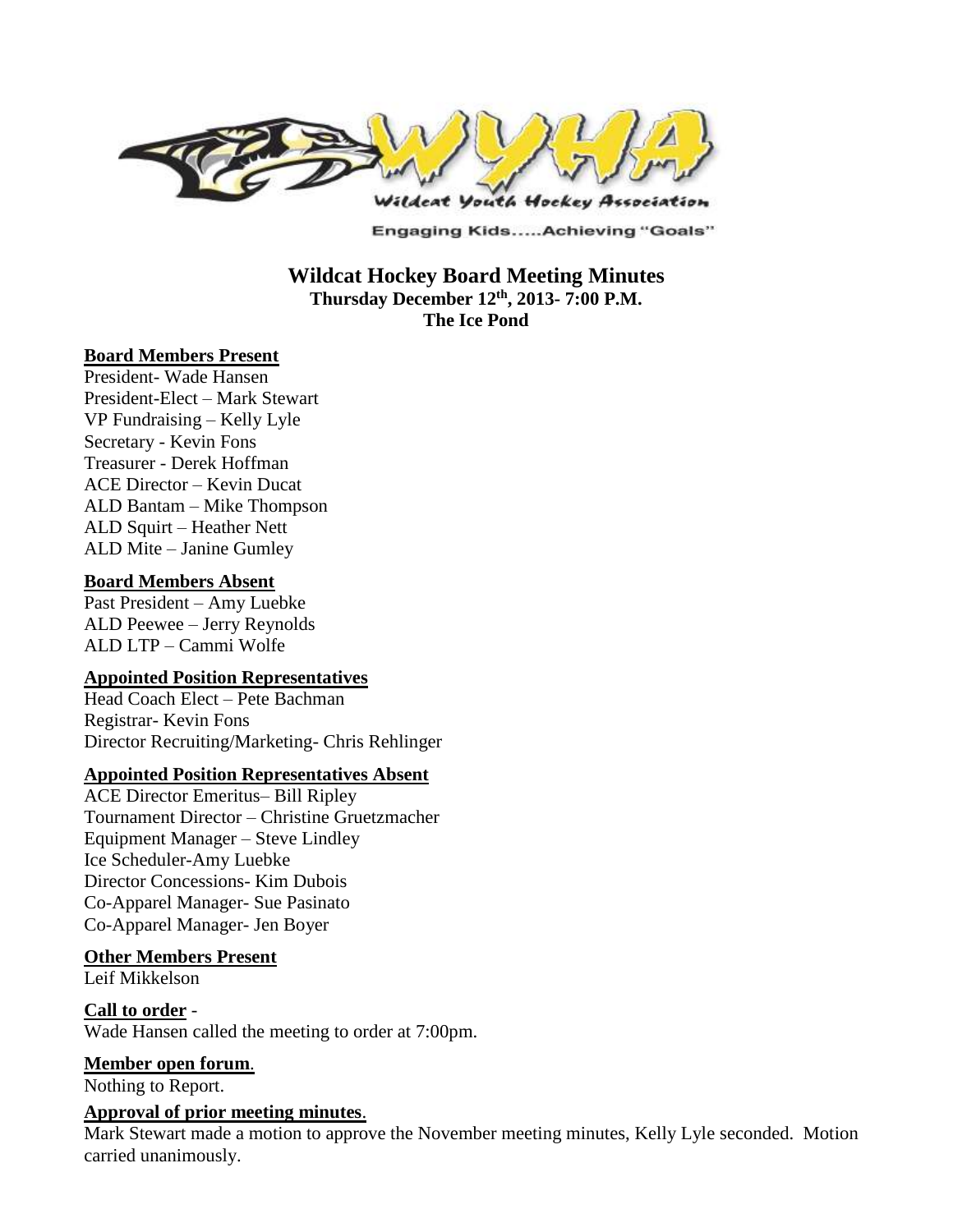### **Approval of agenda**

Mark Stewart made a motion to approve the agenda, Derek Hoffman seconded. Motion carried unanimously.

# **Reports:**

**Treasurer:** 

Reviewed Current Statements.

Approval of bills / Monthly Statement

Kevin Fons made a motion to approve the outstanding bills with corrections, Mark Stewart seconded. Motion carried unanimously.

Need to send out second half bills, will send without Volunteer hours and have due Mid-January. Then will send out bills for volunteer hours in early February?

**President:**  Nothing to Report

**ALL ALD's:** 

Nothing to Report

# **LTS/U6 Mite/LTP:**

Update on Village teaching Session 2 – Working out final details, they are excited to work with us and we will continue to recruit in Deforest, Poynette and Lodi areas.

Will send an e-mail on the Family skate Saturday for LTS

Cammi needs to organize a move up period (before the end of the year?) with a cutoff for skaters wanting to move from LTP/LTS to U6 Mite/LTP.

# **U8 Mite ALD:**

Warrior skate went well. Updated on League play so far Note – HS Student Coaches need to be USA Hockey certified.

# **Squirt ALD:**

Nothing to Report.

**Pee Wee ALD:**  Nothing to Report.

**Bantam ALD:** 

Nothing to Report

# **Equipment:**

- Goalie Equipment Update Purchased 2 sets leg pads, gloves and blue pucks
- First Aid Kits and Pucks Need to purchase more pucks and make sure all teams have first aid kits and pucks.

# **Fundraising:**

- Thank You Notes going out next week
- Volunteer Hours updated and will be posted at the rink.

# **Apparel:**

Spirit wear is in Waiting on update for U6/U8 Jerseys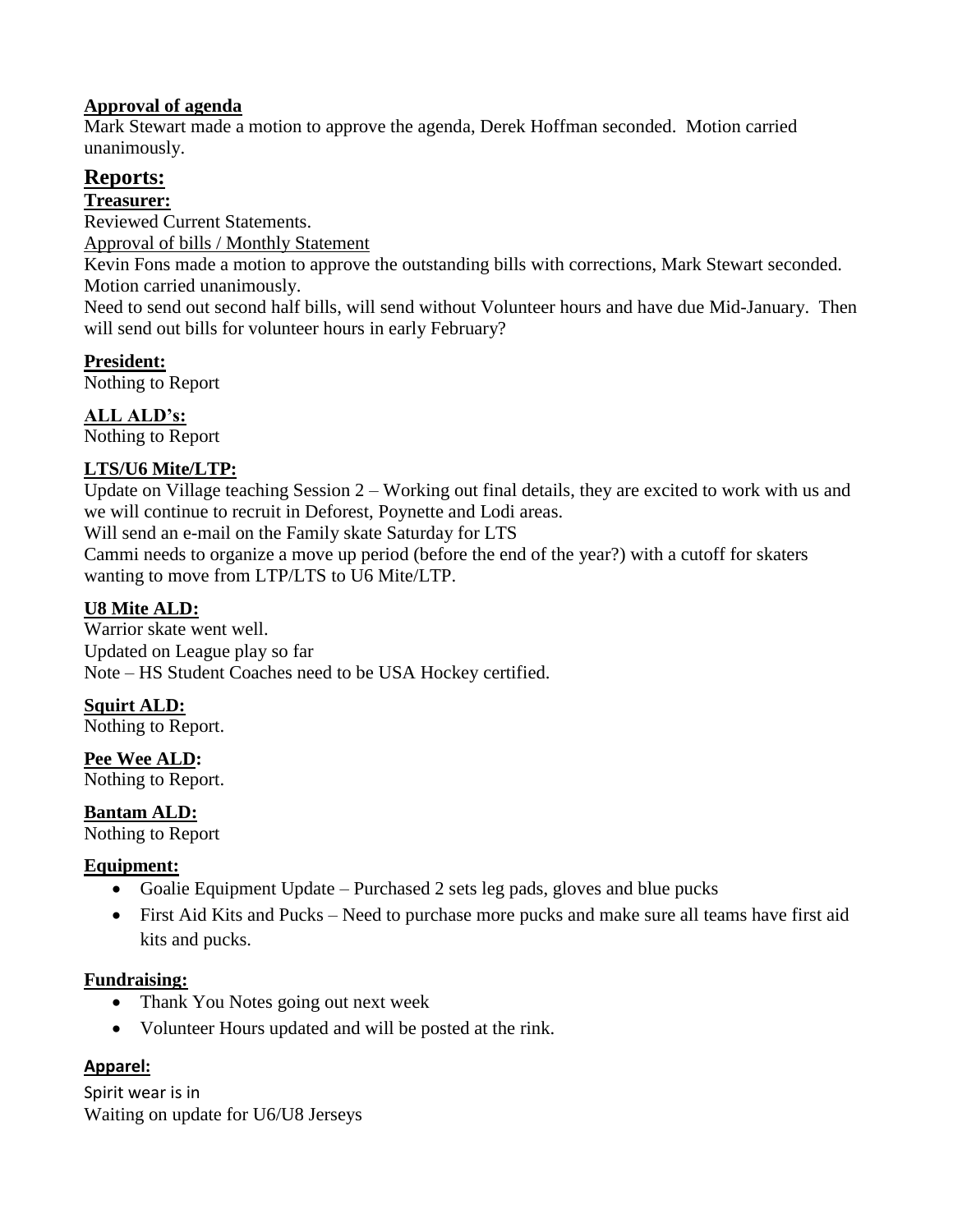### **Registrar-**

Nothing to report.

### **Ice scheduler-**

Need to schedule Ice for March 1 Try Hockey Free

### **Marketing Director:**

- All Try Hockey for Free signs collected, except Pete Bachman's
- Beginners Hockey document making final revisions and then will add to the website
- LTS session 2 flyers are to the Deforest and Lodi schools, not sure what to do for Waunakee/Poynette.
- Road signs to the rink State laws do not allow it on HWY 19 and the right of way.

### **Ace Director / Head Coach Elect/Ace Emeritus:**

### Pucks

The rink needs more puck, we have some old ones but we need to talk with WDIR about another user group purchasing this year as we did last year.

### Holiday Camp

Looking at open hockey by level, need to see if coaches are available.

CEP Status

Getting closer, working on making sure the coaches finish in time.

#### Coaching Handbook Updates

Sent out for review, will make some updates again and re-send for review.

# **Tournament Director:**

- The ads for Parent Directory and Tournament Programs went well. Still accepting Tournament Program ads (Parent Directory ads being wrapped up). Spreadsheet of ads enclosed for you to review if interested.
- 400 Stress pucks ordered for tournament goodie bags
- Shirts and medals ordered for tournaments.
- 2 teams currently signed up for Mite Jam (2 mass email communications sent out; hopeful for many more in new year)
- Currently still accepting donations for raffle prizes for tournaments (many already received)
- After holiday, will begin subcommittees for stuffing goodie bags, mom pins, signs, etc. for Mite Jam

# **Concessions Director:**

Nothing to report.

# **President elect –**

- Holiday Party meeting will do something casual for next month's meeting, it will be at Rex's at 6:00 vs. 7:00pm
- Locker Room Monitors need to keep an eye on PeeWee level, especially after practice, others seem ok.
- Year End Awards / meeting need to set a date in April and reserve ice and plan as needed.